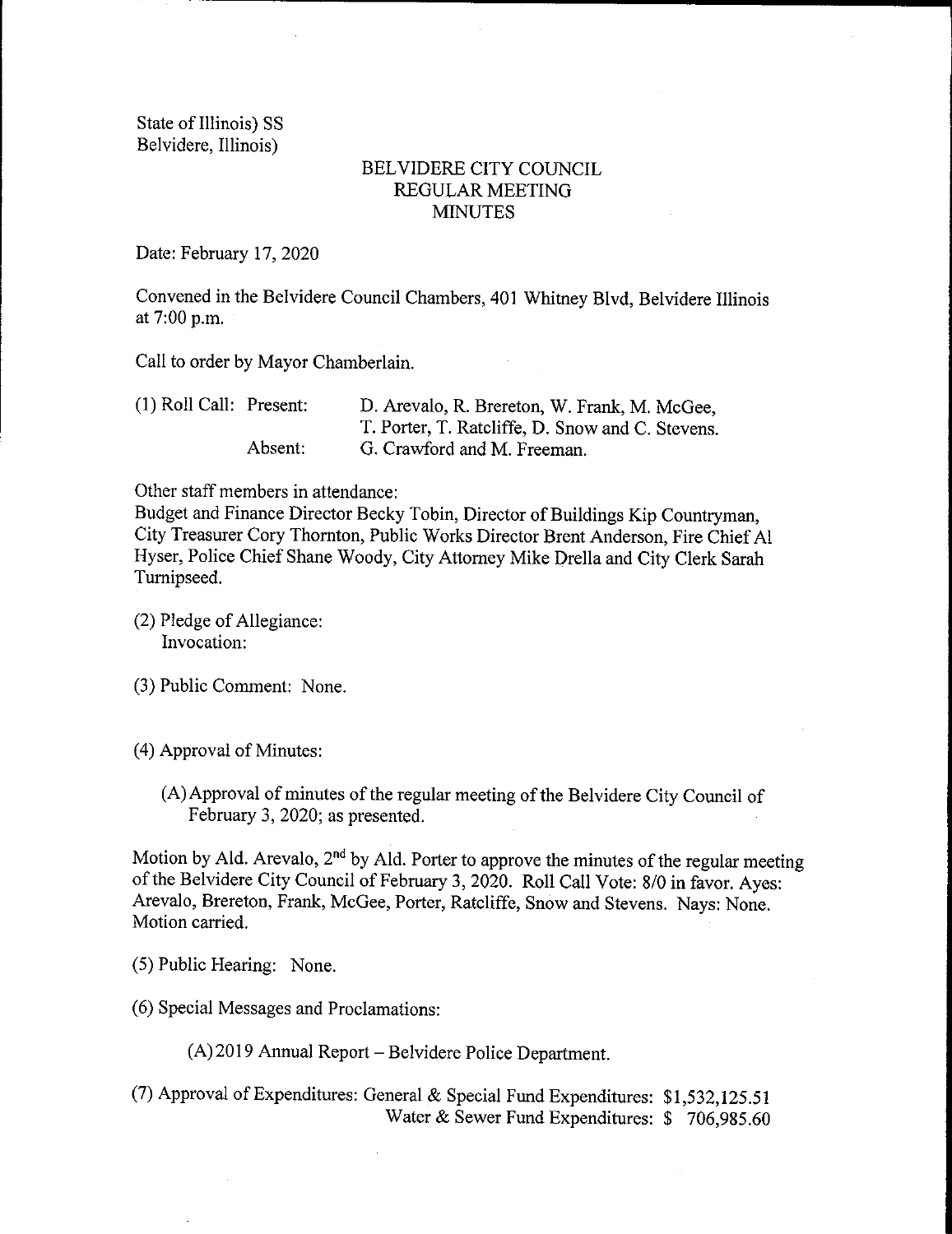Belvidere City Council February 17, 2020

Motion by Ald. Ratcliffe,  $2<sup>nd</sup>$  by Ald. Porter to approve the General & Special Fund Expenditures in the amount of \$1,532,125.51. Roll Call Vote: 8/0 in favor. Ayes: Brereton, Frank, McGee, Porter, Ratcliffe, Snow and Stevens. Nays: None. Motion carried.

Motion by Ald. Frank  $2^{nd}$  by Ald. Snow to approve the Water & Sewer Fund Expenditures in the amount of \$706,985.60. Roll Call Vote: 8/0 in favor. Ayes: Frank, McGee, Porter, Ratcliffe, Snow Stevens, Arevalo and Brereton. Nays: None. Motion carried.

8) Committee Reports and Minutes of City Officers:

- A) Monthly Report of Belvidere Police Department Overtime for January 2020.
- B) Monthly Report of Belvidere Fire Department Overtime for January 2020.
- C) Monthly Report of Community Development Department/ Planning Department for January 2020.
- D) Monthly General Fund Report for January 2020.
- E) Monthly Water/ Sewer Fund Report January 2020.
- F) Monthly Treasurer Report for January 2020.

Let the record show these reports and minutes were placed on file.

G) Minutes of Committee of the Whole— Building, Planning and Zoning and Public Works of February 10, 2020.

Motion by Ald. Porter,  $2<sup>nd</sup>$  by Ald. Arevalo to approve the minutes of Committee of the Whole— Building, Planning and Zoning and Public Works of February 10, 2020. Roll Call Vote: 8/0 in favor. Ayes: McGee, Porter, Ratcliffe, Snow, Stevens, Arevalo, Brereton and Frank. Nays: None. Motion carried.

- 9) Unfinished Business:
	- (A) Motion to approve city attorney drafting an ordinance for gas use tax and an agreement with NICOR to collect tax. Tabled October 7, 2019. agreement with NICOR to collect tax.

10) New Business:

 $(A)$  Ordinance #484H – 1<sup>st</sup> Reading: An Ordinance Amending Article II, Trees and Shrubs of Chapter 118, Vegetation of the City of Belvidere Municipal Code.

Let the record show Ord. #484H placed on file for first reading.

Motions forwarded from Committee of the Whole— Building, Planning and Zoning and Public Works of Februaryl0, 2020.